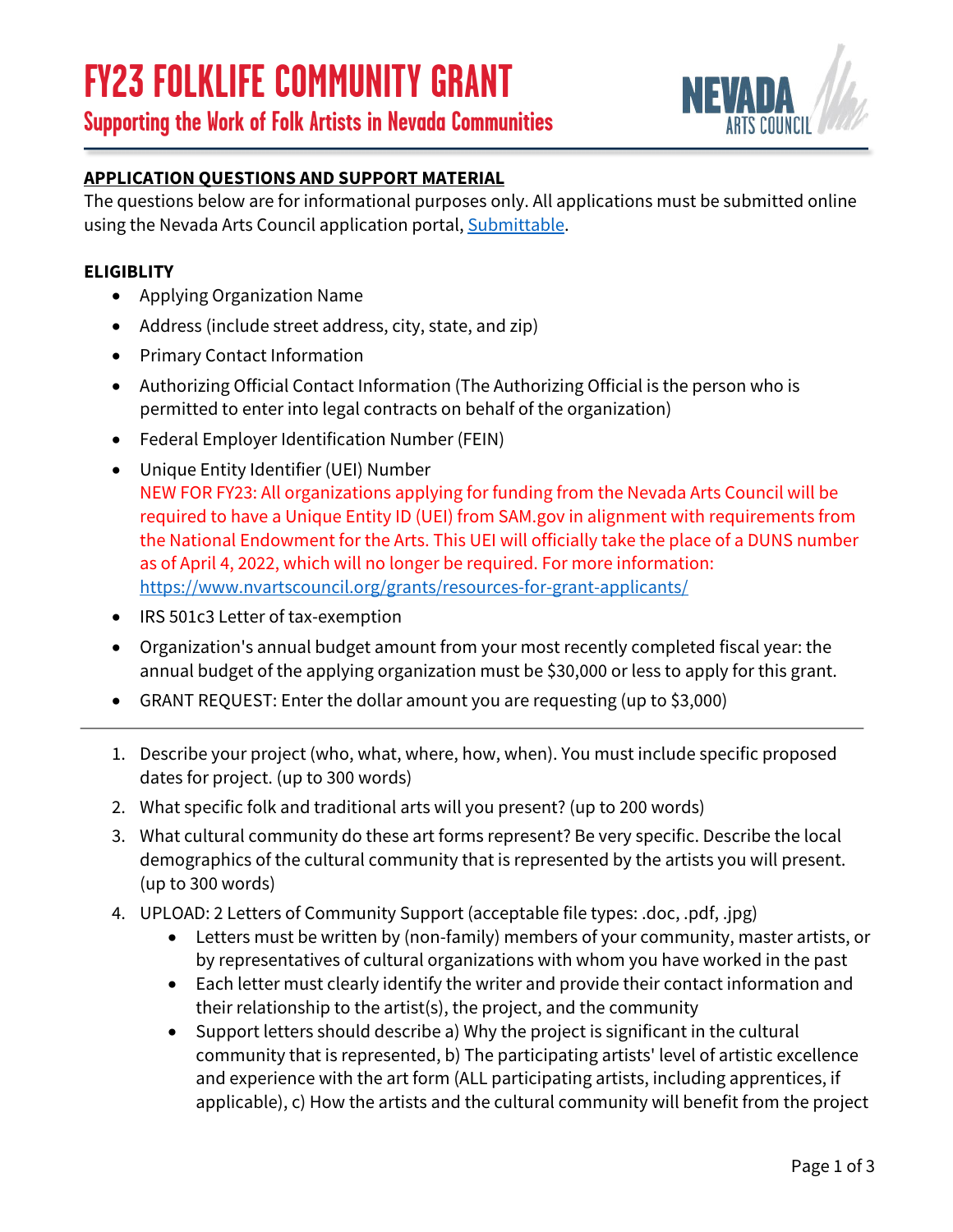# **FY23 FOLKLIFE COMMUNITY GRANT**



- **Supporting the Work of Folk Artists in Nevada Communities**
	- 5. List and describe all presenting folk/traditional master artists or groups. (up to 300 words) Include:
		- Contact information for each artist or group (telephone, email, mailing address)
		- The amount you will pay each artist or group for participating
		- Your reasons for selecting these artists or groups to present or participate
	- 6. UPLOAD: Confirmation Letters/Emails an email or letter from each collaborating traditional artist/culture bearer confirming their participation in the project. For groups – 1 letter per group. (acceptable file types: .doc, .pdf, .jpg)
	- 7. UPLOAD: Résumés or Biographies for featured artists (acceptable file types: text, images)
	- 8. Select the artistic discipline of the project below (you may select one or both):
		- MATERIAL CULTURE: includes traditional hand-crafted objects, decorative arts, ceremonial costume
		- ORAL TRADITIONS/PERFORMING ARTS: includes music, dance, ritual/celebration, and verbal arts
	- 9. UPLOAD: Artistic Quality Work Samples. Audio/video samples may not exceed 10 minutes total running time. (acceptable file types: .doc, .jpg, .pdf, .mp3, .wav, .mov, .mp4)

9a. Material Culture: Up to 10 photos and/or up to 2 videos showing artistic processes and finished objects.

9b. Oral Traditions/Performing Arts: Up to 4 audio or video files.

- 10. In addition to folk and traditional artists listed in Question #5, who will you invite to participate in this gathering and what will they contribute or gain from their participation? (up to 200 words)
- 11. How will you market or publicize this gathering to A) culturally-specific communities represented by presenting folk and traditional artists, and B) the general public (if appropriate) (up to 200 words)
- 12. UPLOAD: Additional Support Material (OPTIONAL) Up to 5 additional items of your choice that strengthen your application. These can include marketing and publicity samples, news articles, event programs, link to artist's website, etc. (acceptable file types: .doc, .pdf, .jpg)
- 13. How will you evaluate the success of your project? (up to 200 words)
- 14. PROJECT BUDGET
	- YOUR PROJECTED EXPENSE TOTALS MUST MATCH PROJECTED INCOME TOTALS
	- EXPENSE: Enter ALL of your expenses for the ENTIRE project (not just the grant request amount) under "Projected Expenses".
	- INCOME: Enter ANY form of income that will be used for the project. If you will be paying for any part of the project from your own funds, enter the amount under Applicant Funds.
	- IN-KIND: In-kind contributions are non-monetary and include donated goods, services, facilities and personnel.